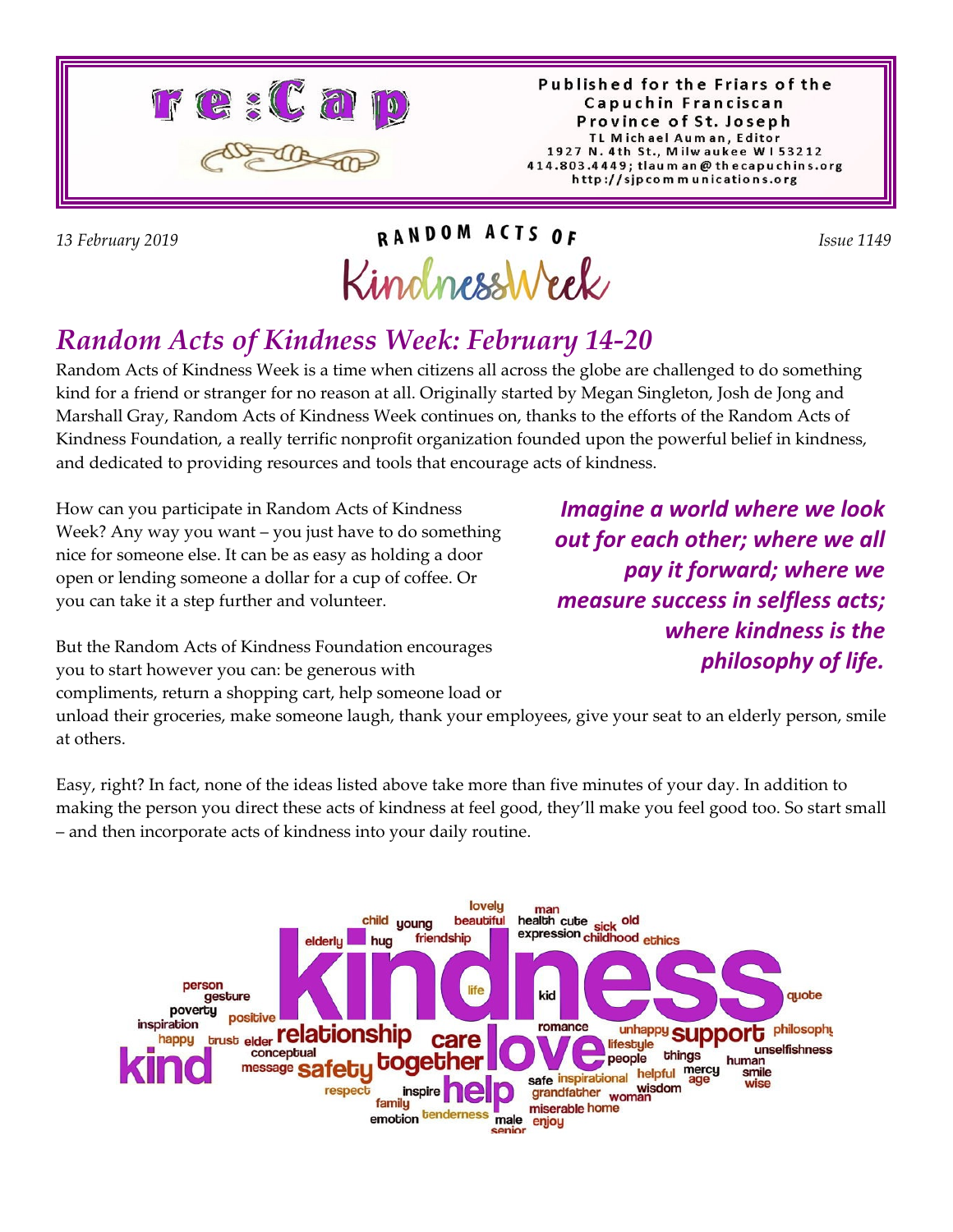

## *Pope Marks Anniversary of the Encounter Between St. Francis and the Sultan*

On January  $7<sup>th</sup>$ , during an address to the Diplomatic Corps, Pope Francis referred to the 1219 meeting between St. Francis of Assisi and the Sultan as a model for interreligious dialogue.

"Even though over the centuries many quarrels and dissensions have arisen between Christians and Muslims, in different areas of the Middle East they have long lived together in peace. In the near future, I will have occasion to visit two predominantly Muslim countries, Morocco and the United Arab Emirates. These represent two important opportunities to advance interreligious dialogue and mutual understanding between the followers of both religions, in this year that marks the eight-hundredth anniversary of the historic meeting between Saint Francis of Assisi and Sultan al-Malik al-Kâmil."

The pope will visit Morocco from March 30 - 31, and will meet Muslim civil and religious leaders.

### *Clericalism: The Death of Priesthood*



George Wilson is an ecclesiologist and organizational facilitator, and he's also a Jesuit. He is very familiar to many friars of our province, having facilitated two of our past provincial chapters. In 2008, Wilson published *Clericalism: The Death of Priesthood* which addresses, among other issues, the scandal of misconduct by Catholic clergy.

Searching for answers in the midst of the sexual abuse crisis in the church, many blamed the "clerical culture." But what exactly is this clerical culture? As members of the church, Wilson maintains, we all share responsibility both for creating a clerical culture and for that culture's transformation. This

*"Since culture is a human creation and is therefore marked by sin, it too needs to be healed, ennobled and perfected." John Paul II, Redemptoris Missio*

book aids that transformation by helping us examine some underlying attitudes that create and preserve destructive relationships between clergy and laity. After looking at the crisis and establishing where we are now, this book challenges us with concrete suggestions for changing behaviors.

Reviewing the book in 2008, Eugene Kennedy (professor emeritus, Loyola University) said that "Wilson has the eyes and heart of a good pastor. He sees everything about the church and the priesthood with x-ray vision and an understanding heart...Wilson provides just the right book at just the right time. Everyone who wonders what can be done to help the church and its priests in the next generation should read this book."

Given the ongoing crisis, it may be a good time to revisit this insightful and hopeful book, available on Amazon. His other books are *Blessing Prayers* and *Church Leadership: Training in the Ethical Use of Power.*

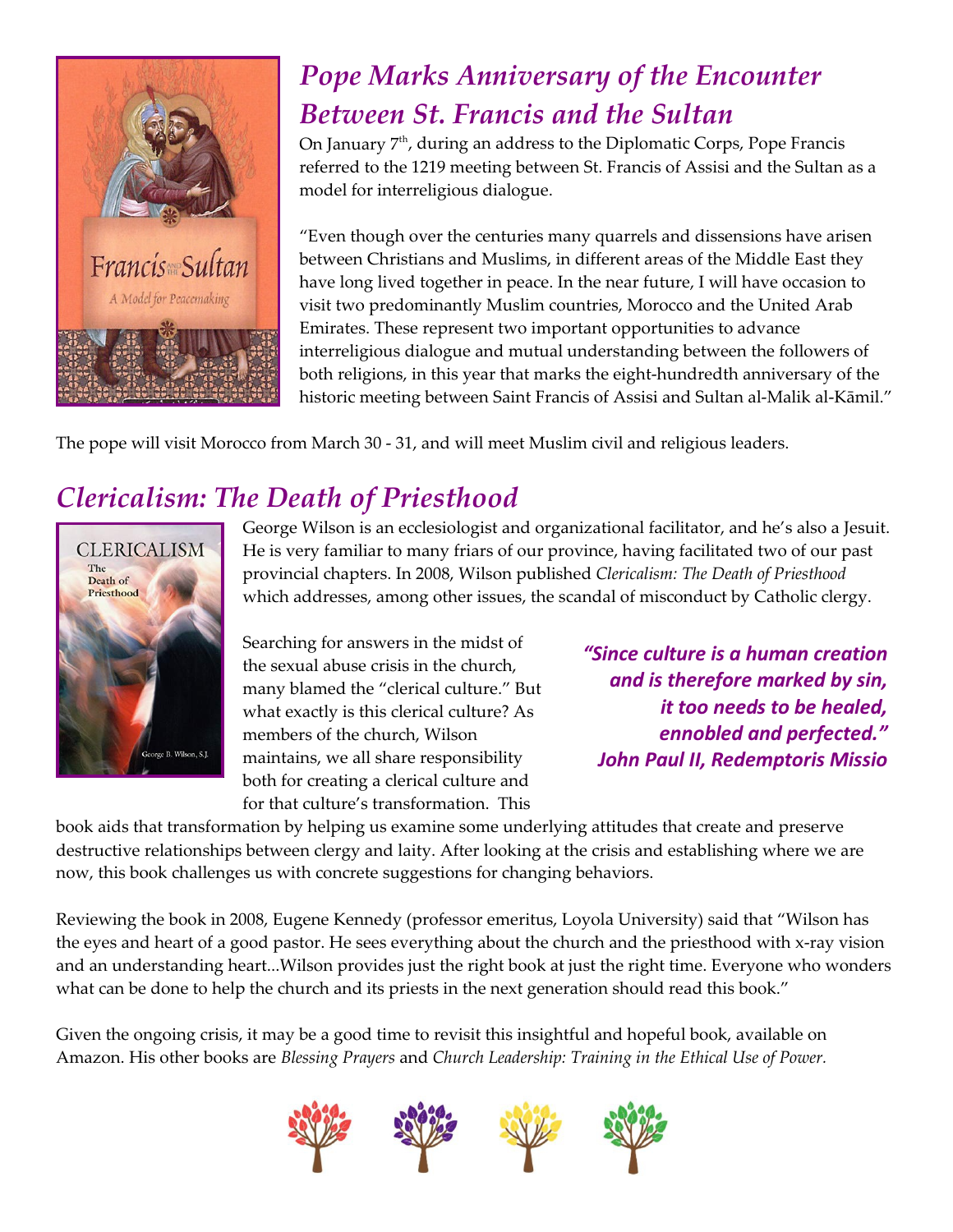#### *We Saw You at St. Conrad's*

Milwaukee friars and friends gathered for the annual celebration of the feast of the Presentation of the Lord. Several friars from St. Lawrence Community in Mt. Calvary joined them.



#### *Tucson Diocese Honors Jubilarians*

On February  $3<sup>rd</sup>$ , the religious of the Diocese of Tucson celebrated their religious jubilees in a liturgy presided by Edward Weisenburger (bishop of the diocese). Among the honorees at the celebration was our brother John Francis Samsa, celebrating his 65<sup>th</sup> year as a friar. A luncheon followed the liturgy. Accompanying John Francis at the celebration were two of our brothers: Ken Smits and Wally Balduck.



*Ken Smits and Wally Balduck (first two from left) and John Francis Samsa (5th from left).*